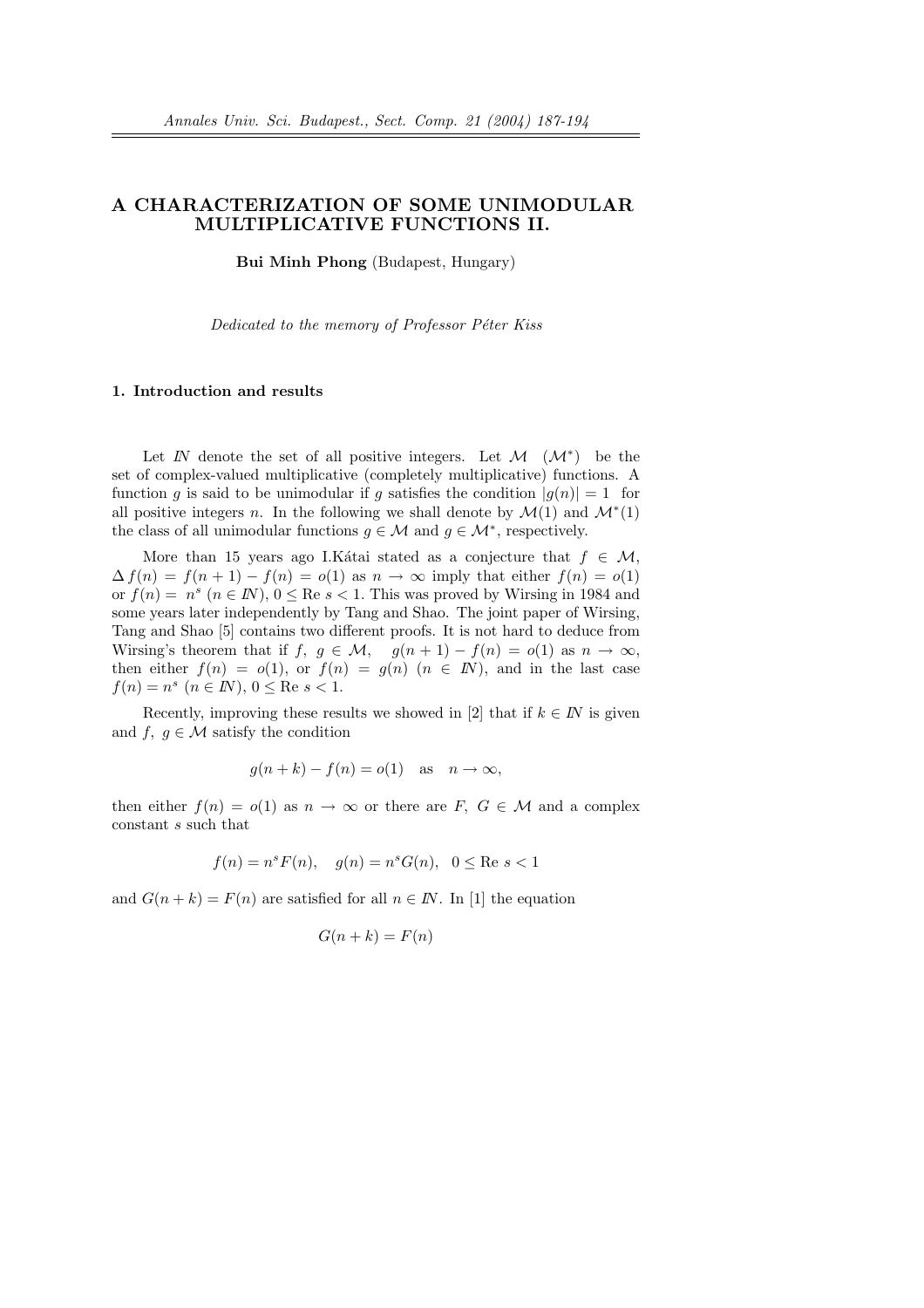for functions  $F, G \in \mathcal{M}$  is solved completely.

The general case concerning the characterization of those  $f, g \in \mathcal{M}$  for which

$$
g(an+b) - Cf(An+B) = o(1) \text{ as } n \to \infty,
$$

where  $a > 0$ , b,  $A > 0$ , B are fixed integers with  $Ab - aB \neq 0$  and C is a non-zero complex constant, seems to be a hard problem and a complete solution is not known.

For unimodular multiplicative functions there are few partial results concerning this problem. In [3] and [4] we obtained a generalization of E.Wirsing's theorem, namely we proved that if functions  $g_1 \in \mathcal{M}(1)$  and  $g_2 \in \mathcal{M}(1)$  satisfy the condition

$$
g_1(an+b) - dg_2(cn) = o(1)
$$
 as  $n \to \infty$ 

for some positive integers  $a, b, c$  and non-zero complex number  $d$ , then there are a real number  $\tau$  and functions  $G_1, G_2 \in \mathcal{M}(1)$  such that

$$
g_1(n) = n^{i\tau}G_1(n), g_2(n) = n^{i\tau}G_2(n), G_1(an+b) - d\frac{c^{i\tau}}{a^{i\tau}}G_2(cn) = 0
$$

for all positive integers n. Furthermore, it is shown in  $[4]$  that if a, b, c are positive integers and d is a non-zero complex number, then the functions  $g_1 \in$  $\in \mathcal{M}(1)$  and  $g_2 \in \mathcal{M}(1)$  satisfy the condition

$$
\sum_{n \le x} \frac{1}{n} |g_1(an+b) - dg_2(cn)| = o(\log x) \quad \text{as} \quad x \to \infty
$$

if and only if there are functions  $g \in \mathcal{M}^*(1)$  and  $G_1, G_2 \in \mathcal{M}(1)$  such that

$$
g_1(n) = g(n)G_1(n), g_2(n) = g(n)G_2(n), G_1(an+b) - d\frac{g(c)}{g(a)}G_2(cn) = 0
$$

are satisfied for all positive integers  $n$ , furthermore

$$
\sum_{n \le x} \frac{1}{n} |g(n+1) - g(n)| = o(\log x) \text{ as } x \to \infty.
$$

Trivially, this relation holds for functions of the type  $g(n) = n^{i\tau}$ , where  $\tau$  is a real number, and it has been conjectured that these are the only multiplicative functions of modulus 1 that satisfy the last relation. This conjecture remains open.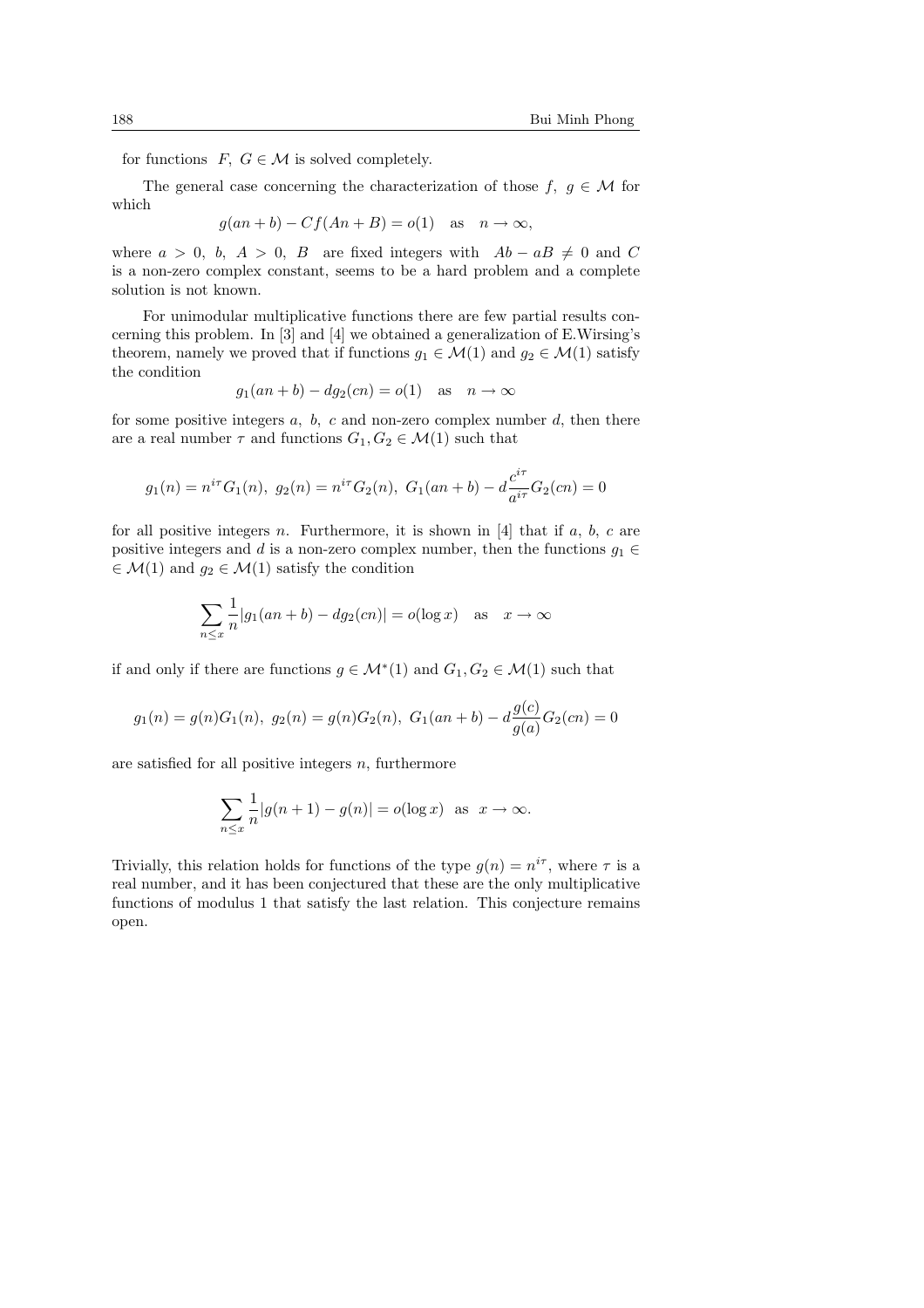Our purpose in this paper is to prove the following

**Theorem 1.** Let  $a > 0$ ,  $b, A > 0$ , B be integers with  $(a, A) = 1, \Delta =$  $A = Ab - aB \neq 0$  and let C be a non-zero complex number. If  $g \in \mathcal{M}^*(1)$  satisfies the condition

(1) 
$$
\sum_{n \leq x} \frac{1}{n} |g(an+b) - Cg(An+B)| = o(\log x) \quad as \quad x \to \infty,
$$

then

(2) 
$$
\sum_{n \leq x} \frac{1}{n} |g(n+1) - g(n)| = o(\log x) \quad \text{as} \quad x \to \infty.
$$

**Theorem 2.** Let  $a > 0$ , b,  $A > 0$ , B be integers with  $(a, A) = 1$ ,  $\Delta =$  $A = Ab - aB \neq 0$  and let C be a non-zero complex number. If  $g \in \mathcal{M}^*(1)$  satisfies the condition

(3) 
$$
g(an+b) - Cg(An+B) = o(1) \quad as \quad n \to \infty,
$$

then there is a real-number  $\tau$  such that

(4) 
$$
g(n) = n^{i\tau} \text{ for all } n \in \mathbb{N}.
$$

We note that if  $h(n)$  is a real-valued completely function, then  $f(n) :=$  $:= e^{2\pi i h(n)}$  is a complex-valued completely multiplicative function of modulus 1. By using the fact

$$
\|x\| \ll \|e^{2\pi ix} - 1\| \ll \|x\|,
$$

where  $x \parallel x$  denotes the distance of a real number x to the nearest integer, the following corollary follows directly from Theorem 2

**Corollary.** If a real-valued completely additive function  $h(n)$  satisfies

$$
\|h(an+b) - h(An+B) - D\| = o(1) \quad as \quad n \to \infty
$$

with integers  $a > 0$ ,  $b, A > 0$ ,  $B, (a, A) = 1, \Delta = Ab - aB \neq 0$  and some real number D, then there exists a real number  $\tau$  for which

$$
\| h(n) - \tau \log n \| = 0 \quad \text{for all} \quad n \in \mathbb{N}.
$$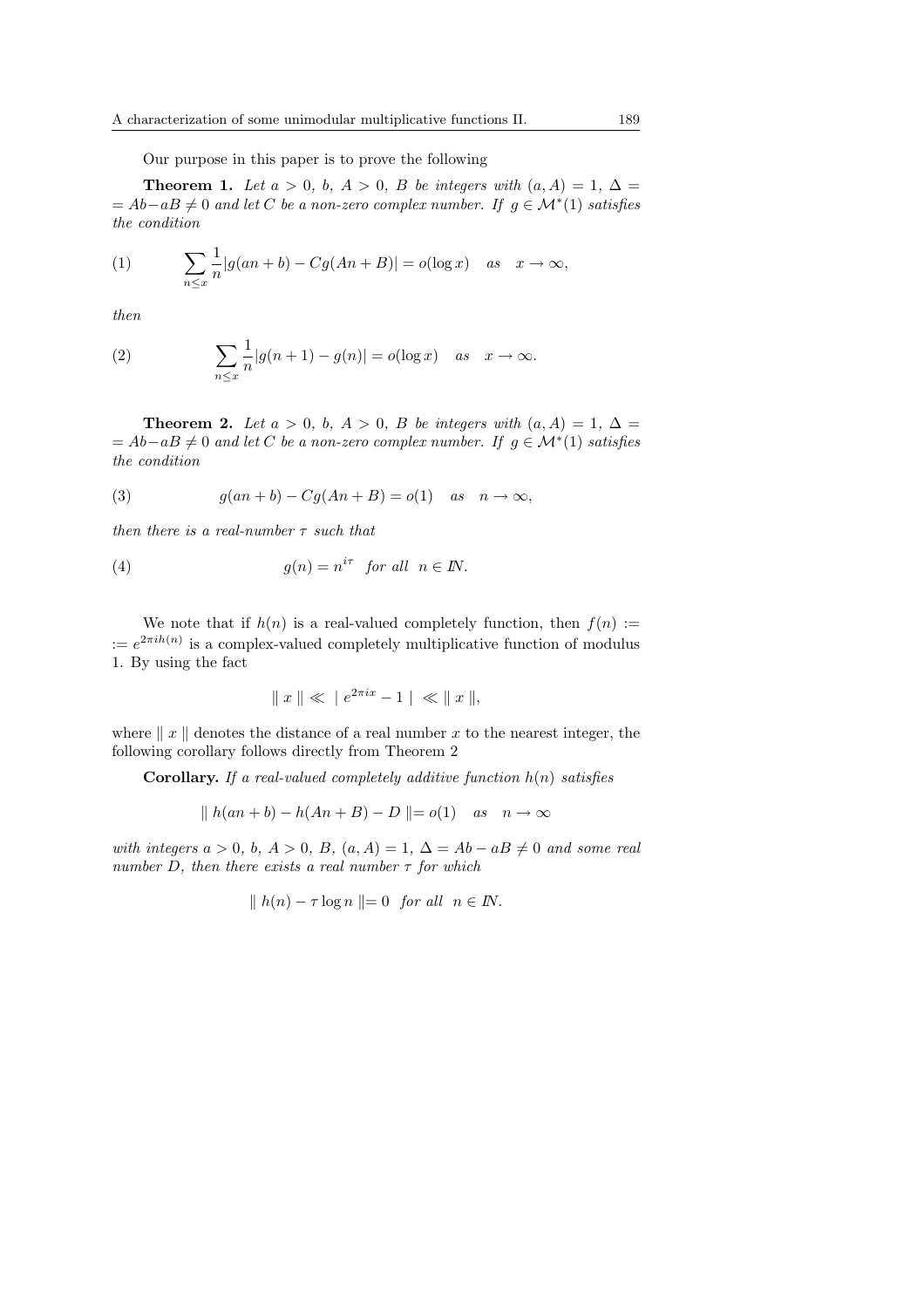# 2. Proof of Theorem 1

We may suppose without loss of generality that  $(A, B) = (a, b) = 1, \Delta =$  $= Ab-aB > 0$ , and so by our assumption we have  $(a, A) = (a, \Delta) = (A, \Delta) = 1$ . Let

$$
M := (aA + 1)^{\max(A-1, a-1)}.
$$

First we prove that

(5) 
$$
\sum_{\substack{n \leq x \\ (n, A) = 1}} \frac{1}{n} |g(Mn + A\Delta) - g(M)g(n)| = o(\log x)
$$

and

(6) 
$$
\sum_{\substack{m \leq x \\ (m, a) = 1}} \frac{1}{m} |g(Mm - a\Delta) - g(M)g(m)| = o(\log x)
$$

as  $x \to \infty$ .

Let  $Q = aA + 1$  and  $k \in I\!N$ . We start from the relation

$$
Q^{k}(an+b) = a\left(Q^{k}n + b\frac{Q^{k}-1}{a}\right) + b,
$$

whence by  $(1)$ , we have

$$
\sum_{n \le x} \frac{1}{n} \left| g\left(A\left(Q^k n + b\frac{Q^k - 1}{a}\right) + B\right) - g(Q)^k g(An + B) \right| = o(\log x).
$$

Consequently

(7) 
$$
\sum_{n \leq x} \frac{1}{n} \left| g \left( Q^k(An+B) + A \Delta \frac{Q^k - 1}{Q - 1} \right) - g(Q)^k g(An+B) \right| = o(\log x).
$$

Repeating the argument that was used above, we also have

(8) 
$$
\sum_{m\leq x} \frac{1}{m} \left| g\left(Q^k(am+b)-a\Delta\frac{Q^k-1}{Q-1}\right)-g(Q)^k g(am+b)\right|=o(\log x)
$$

as  $x \to \infty$ .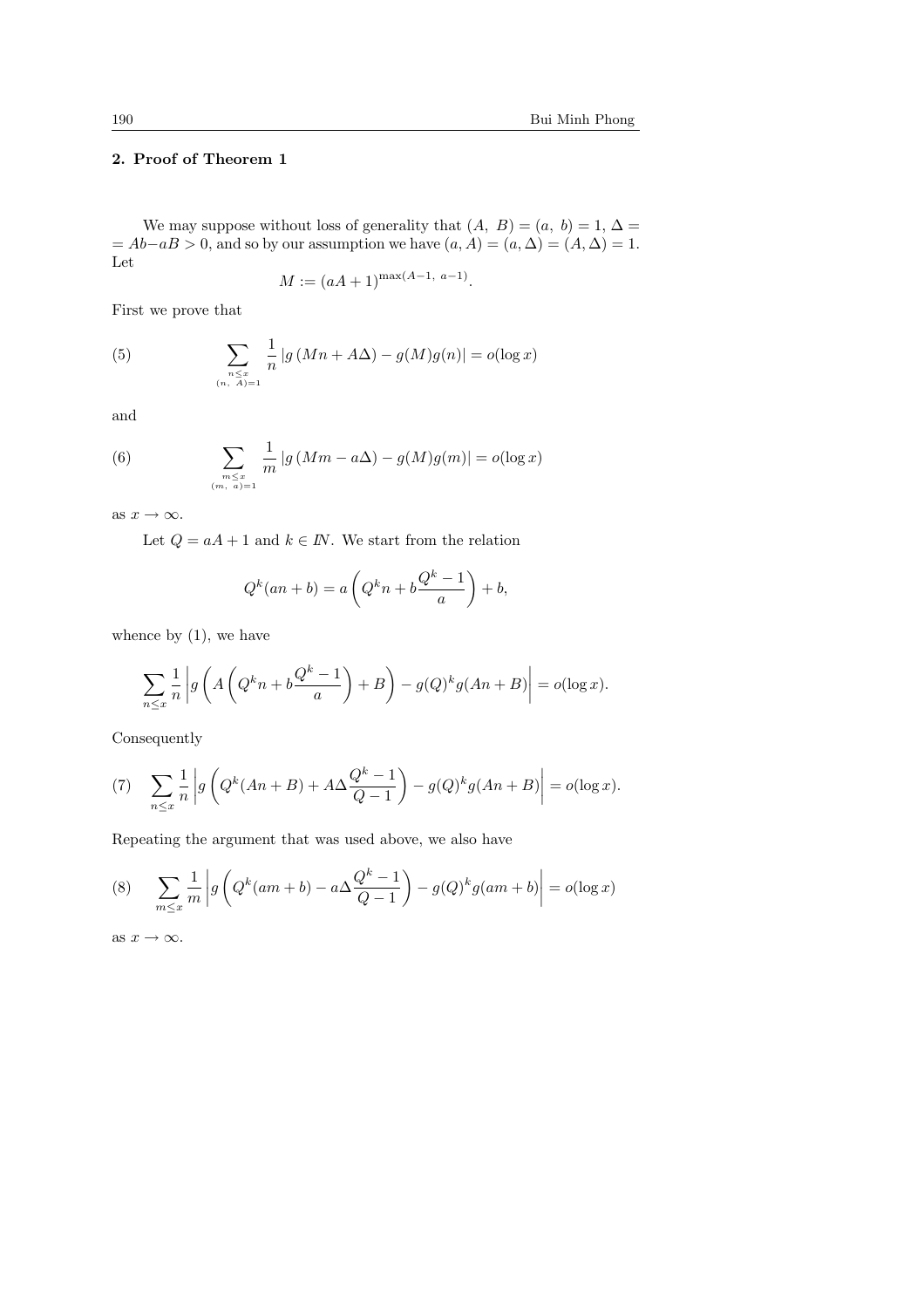Since  $Q = aA + 1$ , therefore  $\frac{Q^k - 1}{Q - 1} \equiv k \pmod{A}$ . This shows that for each positive integer l,  $(l, A) = 1$ , there is a positive integer  $k = k(l) < A$  such that  $lk(l) \equiv B \pmod{A}$ , therefore

$$
\frac{Q^{k(l)} - 1}{Q - 1} l \equiv B \pmod{A}.
$$

Hence, if we write  $k(l)$  in place of k and

$$
\frac{Q^{k(l)} - 1}{Q - 1}t + \frac{1}{A} \left( \frac{Q^{k(l)} - 1}{Q - 1}l - B \right)
$$

in place of  $n$ , then

$$
An + B = \frac{Q^{k(l)} - 1}{Q - 1}(At + l),
$$

and so we can write the condition (7) in the form

$$
\sum_{t \le x} \frac{1}{t} \left| g \left[ Q^{k(l)}(At+l) + A \Delta \right] - g(Q)^{k(l)} g(At+l) \right| = o(\log x).
$$

Since

$$
M = Q^{k(l)}Q^{\max(A-1, a-1)-k(l)} \text{ and } Q^{\max(A-1, a-1)-k(l)} \equiv 1 \pmod{A},
$$

we infer from the above relation that

$$
\sum_{t \le x} \frac{1}{t} |g \left[ M(At + l) + A\Delta \right] - g(M)g(At + l)| = o(\log x)
$$

holds for each positive integer  $l, (l, A) = 1$ . Hence, (5) immediately follows.

By using (8), the proof of (6) is similar and we omit it. Thus, we have proved  $(5)$  and  $(6)$ .

In the following, we denote by  $\mathcal{S}(A)$  the set of those positive integers which are products of the prime factors of A. Next, we prove that there is a positive integer  $P = P(a, A)$  such that

(9) 
$$
\sum_{\substack{n \le x \\ (n, A) = 1}} \frac{1}{n} |g(aPsn + \Delta) - g(aPs)g(n)| = o(\log x)
$$

for all  $s \in \mathcal{S}(A)$ .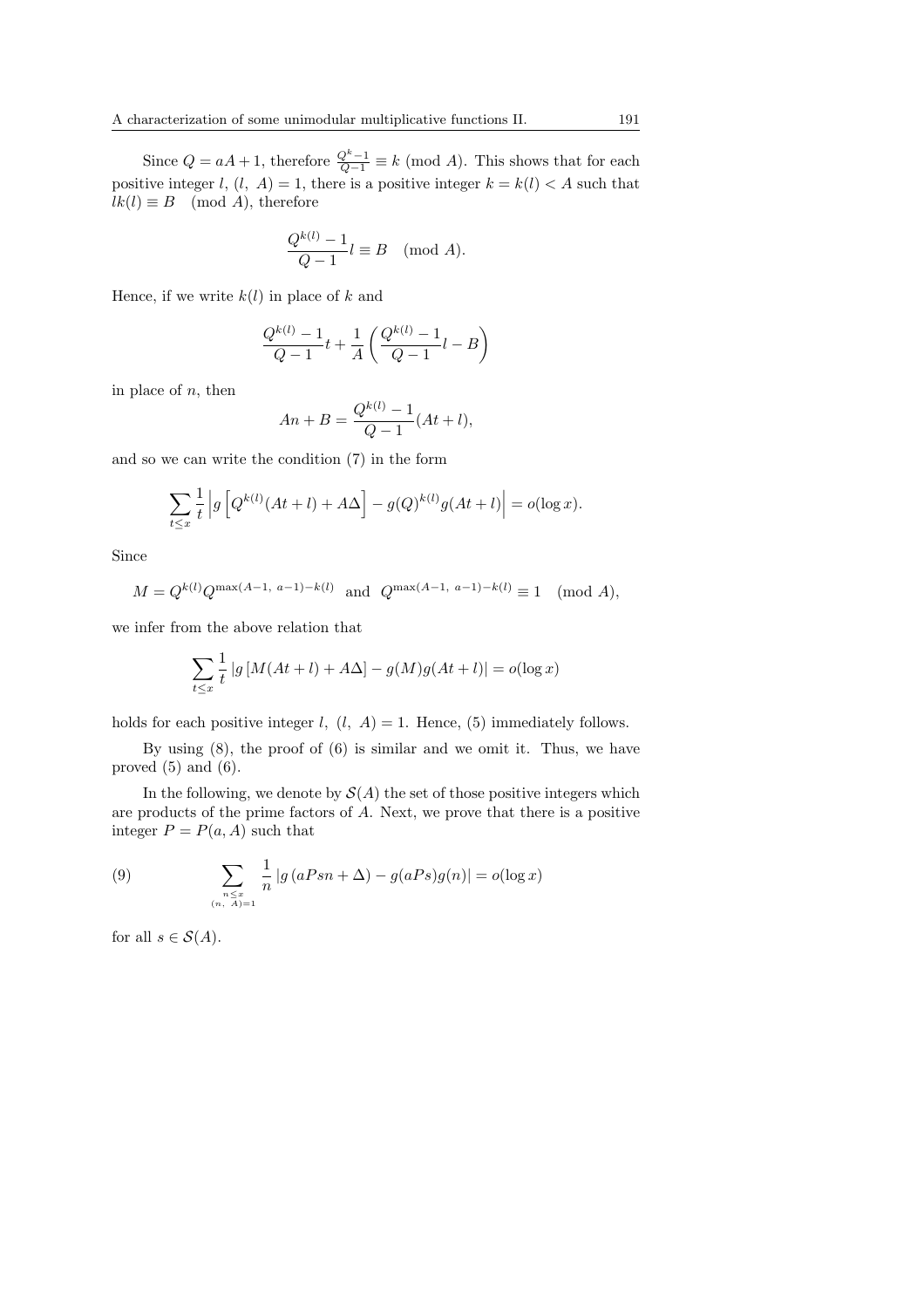Let  $s \in \mathcal{S}(A)$ . Since  $(A, M) = (a, A) = 1$ , there are positive integers  $x_s$ ,  $y_s$ , such that

$$
Asx_s + a = My_s, \quad (x_s y_s, \ aA) = 1 \quad \text{and} \quad x_s < aAM.
$$

Since  $x_s < aAM$  and  $(x_s, aA) = 1$  for all  $s \in \mathcal{S}(A)$ , we can define P as

$$
P := \text{LCM}_{s \in \mathcal{S}(A)}[x_s].
$$

Hence, if  $m = (asx_s n + \Delta)y_s$ , then we have

$$
(aMy_s n + A\Delta)sx_s = Mm - a\Delta
$$

and

$$
(m, a) = ((asxsn + \Delta)ys, a) = 1 \text{ for all } n \in \mathbb{N}.
$$

Consequently, (5) and (6) imply

$$
\sum_{\substack{n \le x \\ (n, A)=1}} \frac{1}{n} |g( ass_s n + \Delta) - g( ass_s)g(n)| = o(\log x),
$$

which, using the definition of P and the fact  $(P, aA) = 1$ , proves (9). Thus, the relation (9) is proved.

Now we prove Theorem 1. We shall deduce from (9) that

(10) 
$$
\frac{1}{\log x} \sum_{n \le x} \frac{1}{n} |g(aPn + \Delta) - g(aPn)| = o(1) \text{ as } x \to \infty.
$$

Let  $A = \pi_1^{\alpha_1} \cdot \ldots \cdot \pi_r^{\alpha_r}$ ,  $r \ge 1$ ,  $A_1 = \pi_2^{\alpha_2} \cdot \ldots \cdot \pi_r^{\alpha_r}$ . To show (10), we shall prove that we can reduce  $A$  to  $A_1$  in (9), i.e.

(11) 
$$
\frac{1}{\log x} \sum_{\substack{n \leq x \\ (n, A_1) = 1}} \frac{1}{n} |g(aPs_1n + \Delta) - g(aPs_1)g(n)| = o(1)
$$

for all  $s_1 \in \mathcal{S}(A_1)$ . Repeating this argument we conclude that (10) holds. Let  $s_1 \in \mathcal{S}(A_1)$  and  $\pi = \pi_1$ . For each integer  $\gamma \geq 0$  let

$$
S_{\gamma}(x) := \frac{1}{\log x} \sum_{n \le x, (n, A_1) = 1 \atop \pi^{\gamma} \| n} \frac{1}{n} |g(aPs_1n + \Delta) - g(aPs_1n)|,
$$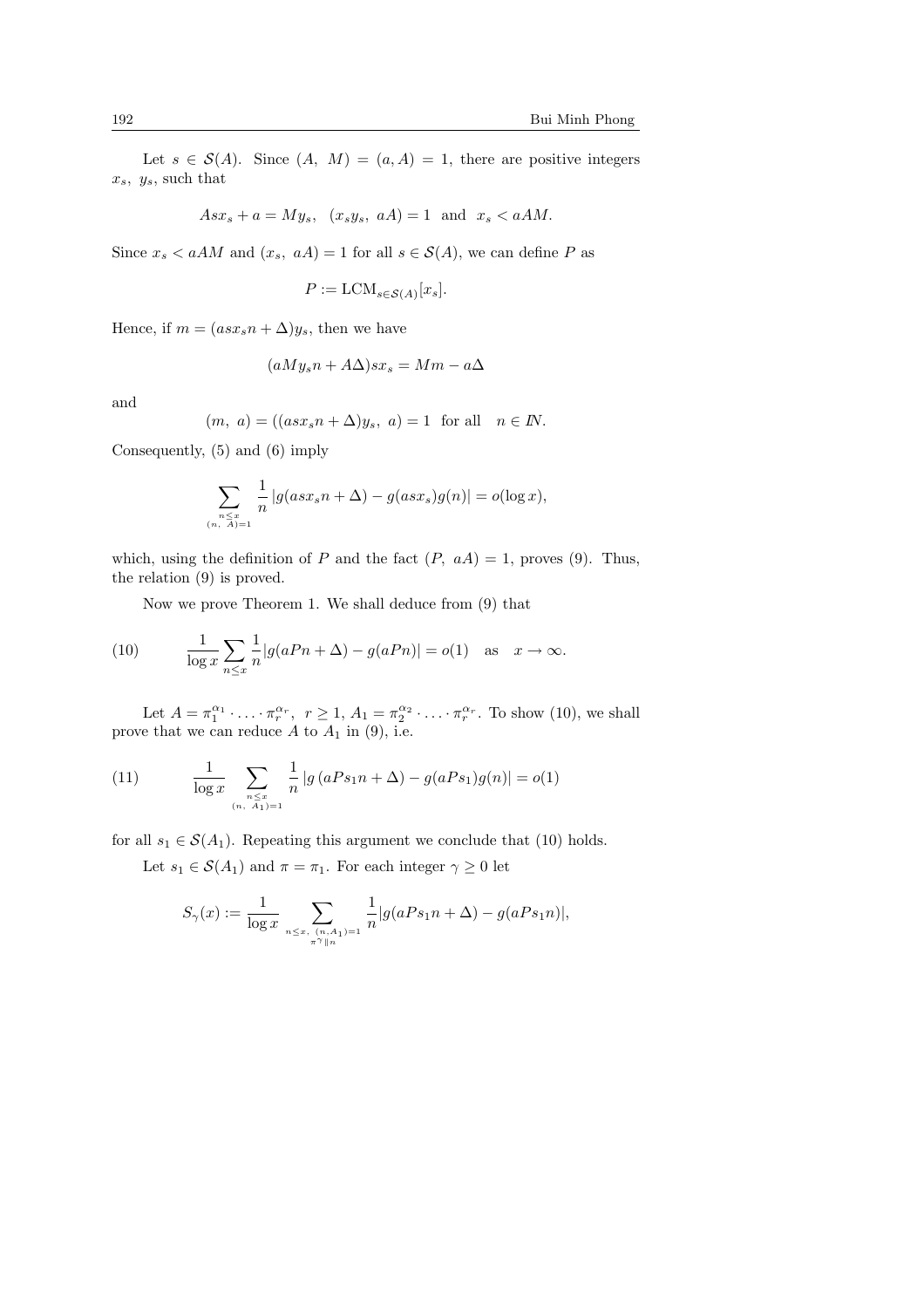where  $\pi^{\gamma} \parallel n$  denotes that  $\pi^{\gamma} \parallel n$  and  $\left(\frac{n}{\pi^{\gamma}}, \pi\right) = 1$ . One can get from (9) that  $S_{\gamma}(x) = o(1)$  as  $x \to \infty$  is satisfied for each  $\gamma \geq 0$ . This relation together with  $|g| \equiv 1$  implies that for each positive integer  $\mu$ , we have

$$
\frac{1}{\log x} \sum_{\substack{n \le x \\ (n, A_1) = 1}} \frac{1}{n} |g(aPs_1n + \Delta) - g(aPs_1)g(n)| \le
$$
  

$$
\le \sum_{0 \le j \le \mu - 1} S_j(x) + \frac{1}{\log x} \sum_{\substack{n \le x \\ \pi^{\mu} \mid n}} \frac{2}{n} \ll o(\mu) + \frac{2}{\pi^{\mu}},
$$

and so

$$
\limsup_{x \to \infty} \frac{1}{\log x} \sum_{\substack{n \leq x \\ (n, A_1) = 1}} \frac{1}{n} |g(aPs_1n + \Delta) - g(aPs_1)g(n)| \ll \pi^{-\mu}.
$$

This with  $\mu \to \infty$  shows that

$$
\frac{1}{\log x} \sum_{\substack{n \leq x \\ (n, A_1) = 1}} \frac{1}{n} |g(aPs_1n + \Delta) - g(aPs_1)g(n)| = o(1) \quad \text{as} \quad x \to \infty,
$$

as asserted in (11). Thus, the proof of (10) is complete.

Finally, it is shown in [4, Lemma 2] that if  $g \in \mathcal{M}^*(1)$  satisfies the condition (10), then (2) holds, and so the proof of Theorem 1 is finished.

## 3. Proof of Theorem 2

Assume that the function  $g \in \mathcal{M}^*(1)$  satisfies the condition (3). We will go along a thought line similar to the proof of (10) to deduce that there is a positive integer  $P = P(a, A)$  such that

(12). 
$$
g(aPn + \Delta) - g(aPn) = o(1) \text{ as } n \to \infty.
$$

Finally, it is shown in the proof of Theorem 3 [4] that if the function  $g \in \mathcal{M}^*(1)$  satisfies the condition (12), then

$$
g(n+1) - g(n) = o(1)
$$
 as  $n \to \infty$ .